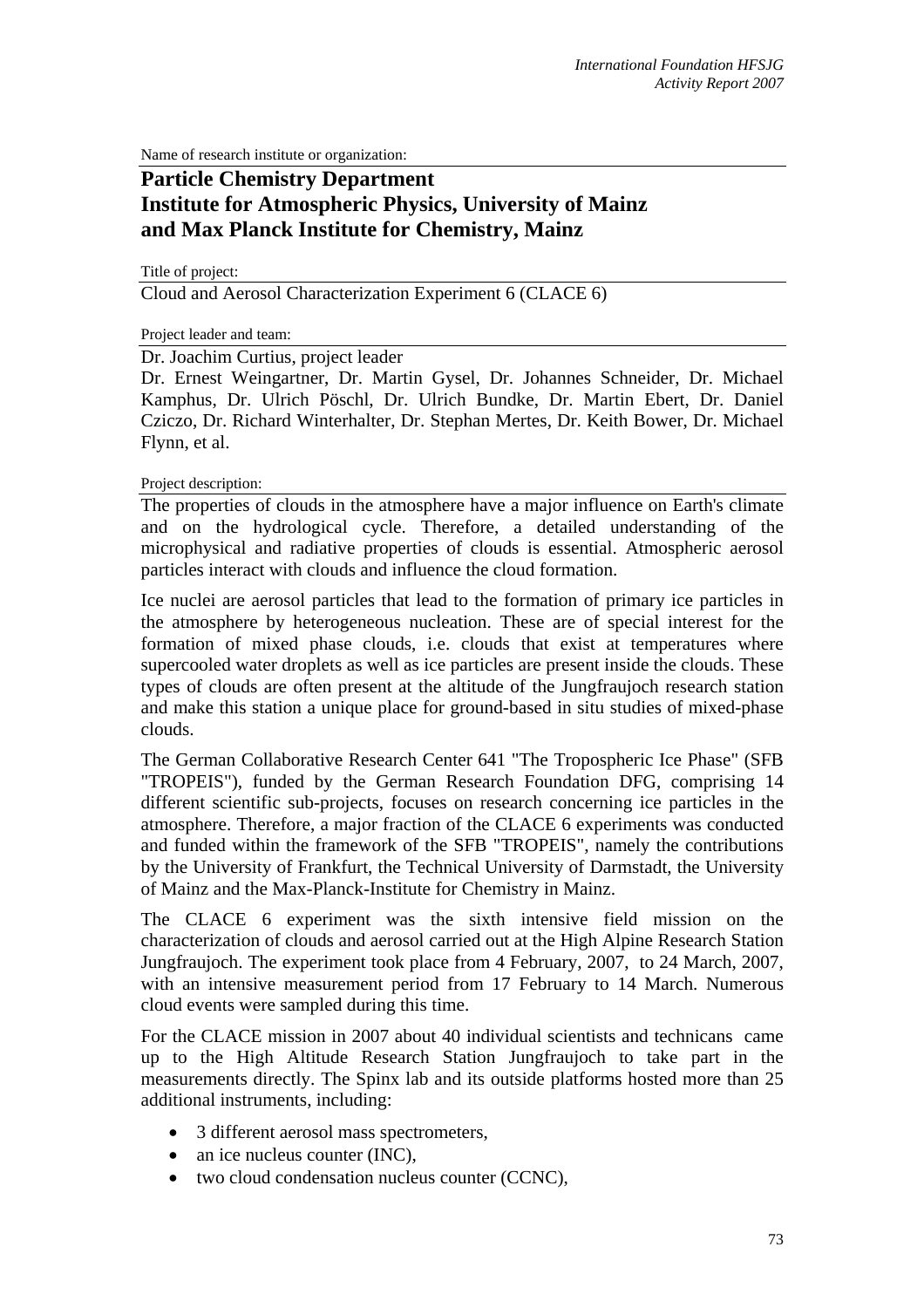- numerous condensation nucleus counters (CNC),
- optical aerosol counters (OPC),
- several soot monitors, including a new a single particle soot photometer
- scanning mobility particle sizers (SMPS),
- a forward scattering spectrometer probe (FSSP),
- a cloud particle imager (CPI),
- a wet nephelometer
- an EC/OC analyser
- a Hygroscopicity Tandem Differential Mobility Analyzer (HT-DMA)
- a particle volume monitor (PVM)
- an ice counterflow virtual impactor (Ice-CVI)
- several particle impactors for off-line analysis
- filter samplers for off-line analysis
- snow samplers
- ice and graupel samplers

Several of these instruments were entirely new developments and were tested for the fist time in the field, for example, the ice nuclei counter from U Frankfurt. Three different inlet systems were used to sample the aerosol and the cloud elements. The photographs show a group of researchers involved in CLACE 6 on the platform of the Sphinx laboratory and an impression of the rough measurement conditions on the platform is given.



A first data workshop to present and discuss the data obtained during CLACE 6 will be carried out at in Frankfurt from 6 to 7 March 2007. Data sets from the campaign have been supplied to a central the CLACE FTP-server.

To review the various scientific results of the measurements is beyond the scope of this report. Please consult the sub-project's individual reports for further details.

*Acknowledgement.* We thank the International Foundation HSFJG, the SFB 641"Tropospheric Ice Phase" and the FP6 EU project EUSAR for comprehensive support.

## Key words:

ice nuclei, mixed phase clouds, ice phase, ice particle residuals, cloud-aerosolinteractions, aerosol composition, CLACE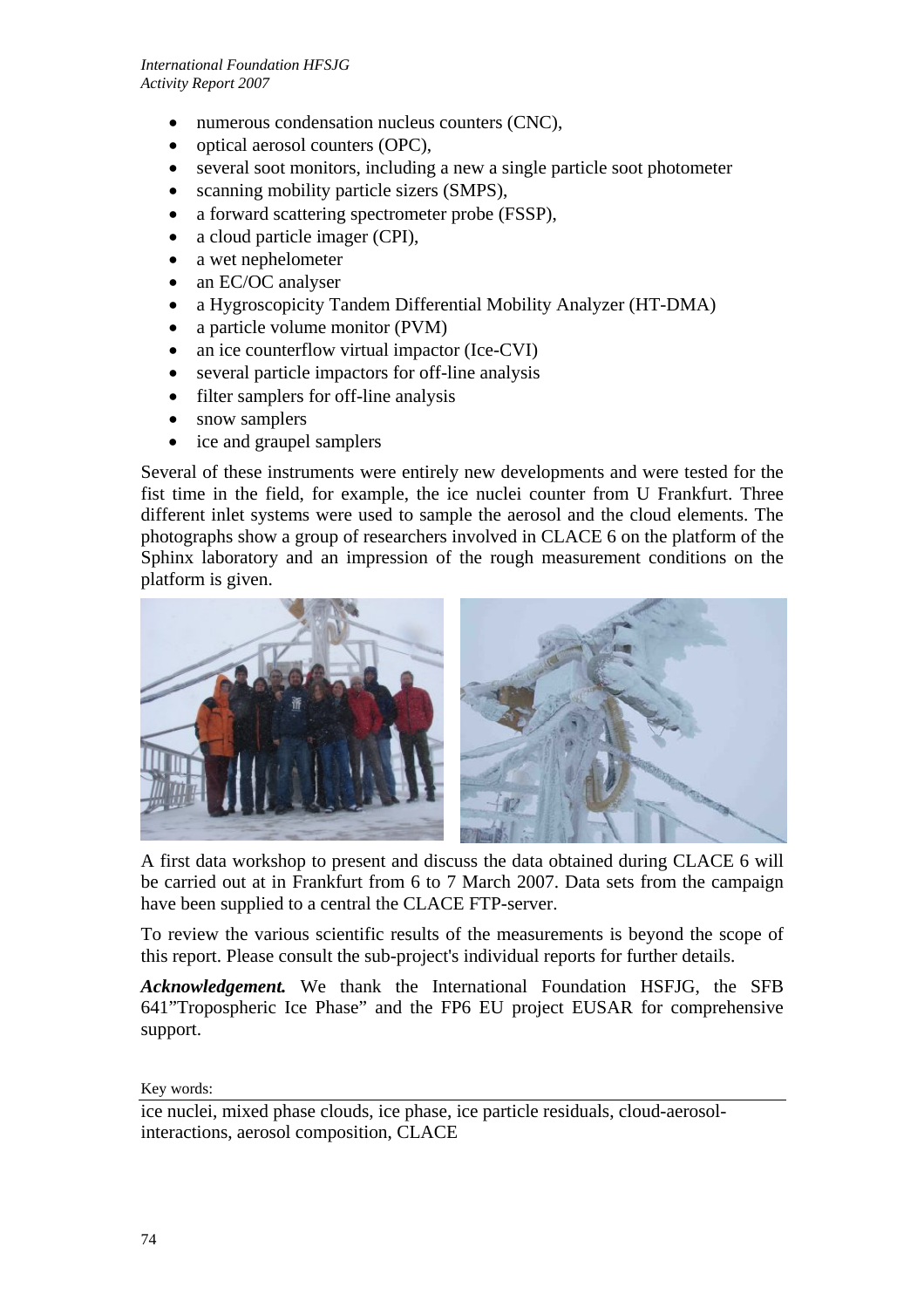Internet data bases:

An FTP-server for internal use by all CLACE participants has been established.

Collaborating partners/networks:

Institutions and investigators participating in CLACE 6:

Institut für Troposphärenforschung, Leipzig: Dr. Stephan Mertes, Prof. Jost Heintzenberg

Labor für Atmosphärenchemie, Paul-Scherrer-Institut, Villingen: Dr. Ernest Weingartner, Dr. Martin Gysel, Julie Cozic, Dr. Rahel Schmidhauser, Prof. Urs Baltensperger

Institut für Atmosphäre und Klima, Eidgenössische Technische Hochschule Zürich, Zürich: Dr. Daniel Cziczo, Livia Keller, Hanna Herich, Prof. Ulrike Lohmann

Institut für Mineralogie, Technische Universität Darmstadt, Darmstadt: Dr. Martin Ebert, Dr. Annette Worringen, Nathalie Benker, Prof. Stephan Weinbruch

Institut für Atmosphäre und Umwelt, Johann-Wolfgang-Goethe-Universität, Frankfurt: Dr. Ulrich Bundke, Dr. Thomas Wetter, Björn Nillius, Prof. Ulrich Schmidt

Institut für Physik der Atmosphäre, Johannes-Gutenberg-Universität, Mainz: Dr. Joachim Curtius, Dr. Michael Kamphus, Prof. Stephan Borrmann

Institut für Geowissenschaften, Johannes-Gutenberg-Universität, Mainz: Markus Maria Miedaner, Prof. Michael Kersten

Max-Planck-Institut für Chemie, Mainz: Dr. Johannes Schneider, Saskia Walter, Dr. Ulrich Pöschl, Diana Rose, Sachin Cunthe, Dr. Richard Winterhalter, Dr. Geert Moortgat, Prof. Meinrat Andreae, Prof. Jos Lelieveld, Prof. Stephan Borrmann

School of Earth Atmospheric and Environmental Sciences, University of Manchester: Dr. Michael Flynn, Dr. Keith Bower, Admir Targino, Prof. Tom Choularton

Scientific publications and public outreach 2007:

## **Refereed journal articles**

Please consult the sub-project's individual reports for details.

## **Conference Contributions**

Joachim Curtius chaired a special session on "the tropospheric ice phase" at the EGU General Assembly at Vienna in April 2007. Numerous talks and posters on CLACE results and measurements at the HFSJG were presented at this occasion:

## EGU2007-A-01192

Zimmermann, F.; Ebert, M.; Worringen, A.; Schuetz, L.; Weinbruch, S. Environmental scanning electron microscopy (ESEM) as a new technique to determine the ice nucleation the ice nucleation capability of individual atmospheric aerosol particles

## EGU2007-A-02600

Winterhalter, R.; Williams, J.; Fries, E.; Sieg, K.; Moortgat, G.K. Concentrations of dicarboxylic acids in freshly precipitated snow samples at the high altitude research station Jungfraujoch during CLACE 5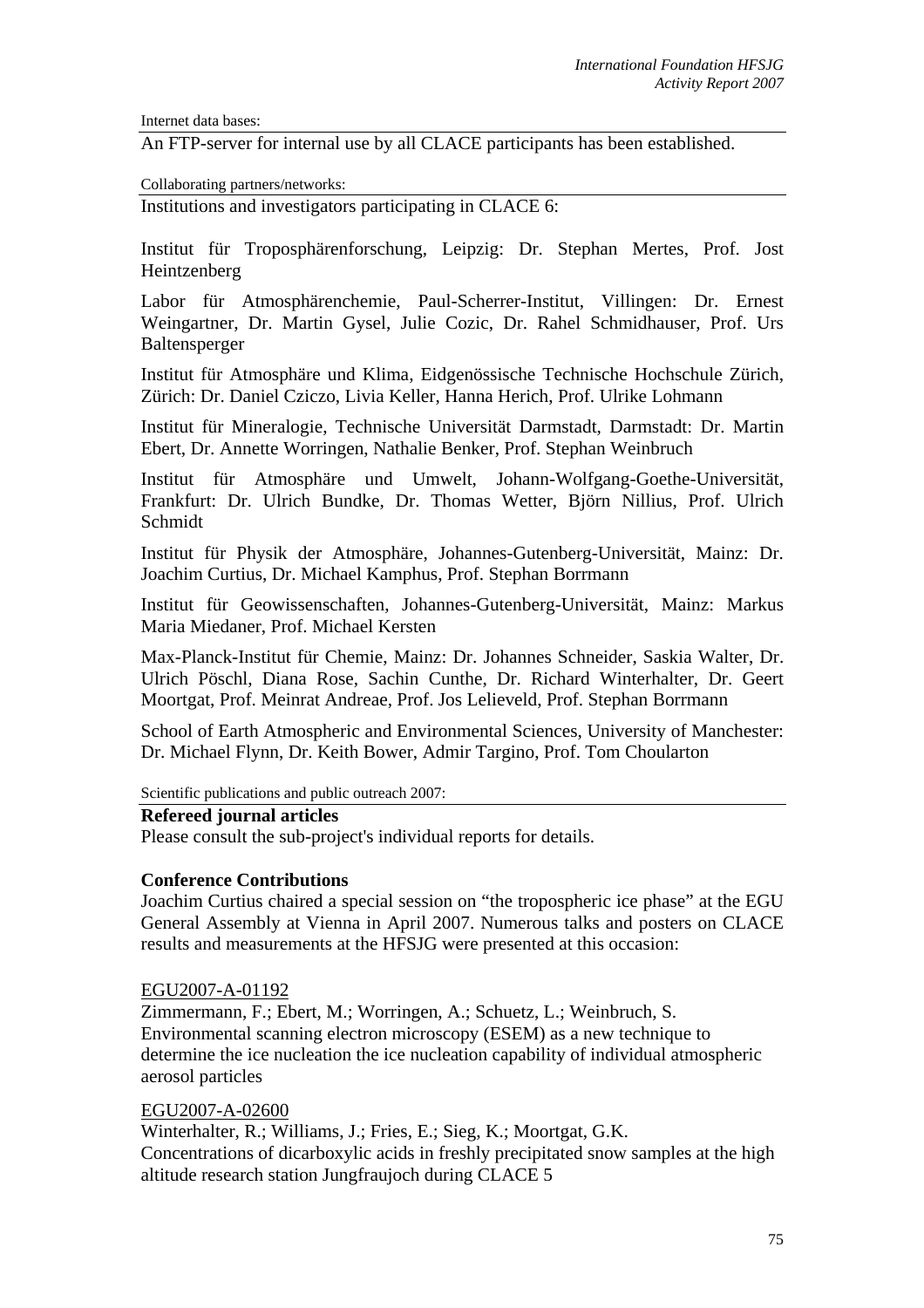*International Foundation HFSJG Activity Report 2007*

EGU2007-A-02720 Cziczo, D. J.; Gallavardin, S. ; Herich, H. ; Keller, L. ; Lohmann, U. The Chemical Composition of Ice Nuclei in Mixed Phase Clouds

EGU2007-A-05268 Baltensperger, U.; CLACE Team Aerosol Partitioning in Mixed-Phase Clouds

EGU2007-A-06109

Kamphus, M.; Ettner-Mahl, M.; Drewnick, F.; Curtius, J.; Mertes, S.; Borrmann, S. Chemical analysis of ambient aerosol particles and ice nuclei in mixed phase clouds by single particle laser ablation mass spectrometry

EGU2007-A-06566

Raupach, S.M.F; Curtius, J.; Vössing, H.J.; Borrmann, S. Groundbased digital in situ holography of large atmospheric particles in mixed phase clouds at the alpine site Jungfraujoch

EGU2007-A-07134 Schneider, J; Walter, S; Curtius, J; Drewnick, F; Borrmann, S; Mertes, S; Weingartner, E; Gysel, M; Cozic, J

In-situ analysis of free tropospheric aerosol and small ice crystal residuals using a high resolution aerosol mass spectrometer (HR-ToF-AMS) at Jungfraujoch during CLACE 5

EGU2007-A-07251

Sieg, K.; Fries, E.; Püttmann, W.; Jaeschke, W.; Winterhalter, R.; Williams, J. Occurrence of VOC in snow and ice in spring at Jungfraujoch (46.6°N, 8.0°E) in 2005 and 2006 during CLACE 4 and 5

EGU2007-A-08430

Klein, H.; Bingemer, H. G.; Bundke, U.; Wetter, T. Measurements of atmospheric ice nuclei using a vacuum diffusion chamber and CCD detection

EGU2007-A-08631

Crawford, I; Gallagher, M.W; Bower, K; Choularton, T.W; Connolly, P; Flynn, M; Verheggen, B; Weingartner, E; Mertes, S

Observations of phase transitions in mixed phase cloud during CLACE

EGU2007-A-08681

Nillius, B.; Bingemer, H.; Bundke, U.; Jaenicke, R.; Wetter, T. First Measurement Results of the Fast Ice Nucleus Counter FINCH

EGU2007-A-09627

Rose, D.; Frank, G.P.; Dusek, U.; Gysel, M.; Weingartner, E.; Walter, S.; Curtius, J.; Pöschl, U.

Cloud condensation nuclei (CCN) concentrations and efficiencies on Jungfraujoch during the CLACE-5 campaign

EGU2007-A-11488

Miedaner, M.M.; Huthwelker, T.; Enzmann, F.; Kersten, M.; Ammann, M.; Stampanoni, M.

On the kinetics of trapping air bubbles and salt precipitates during freezing of diluted salt solution droplets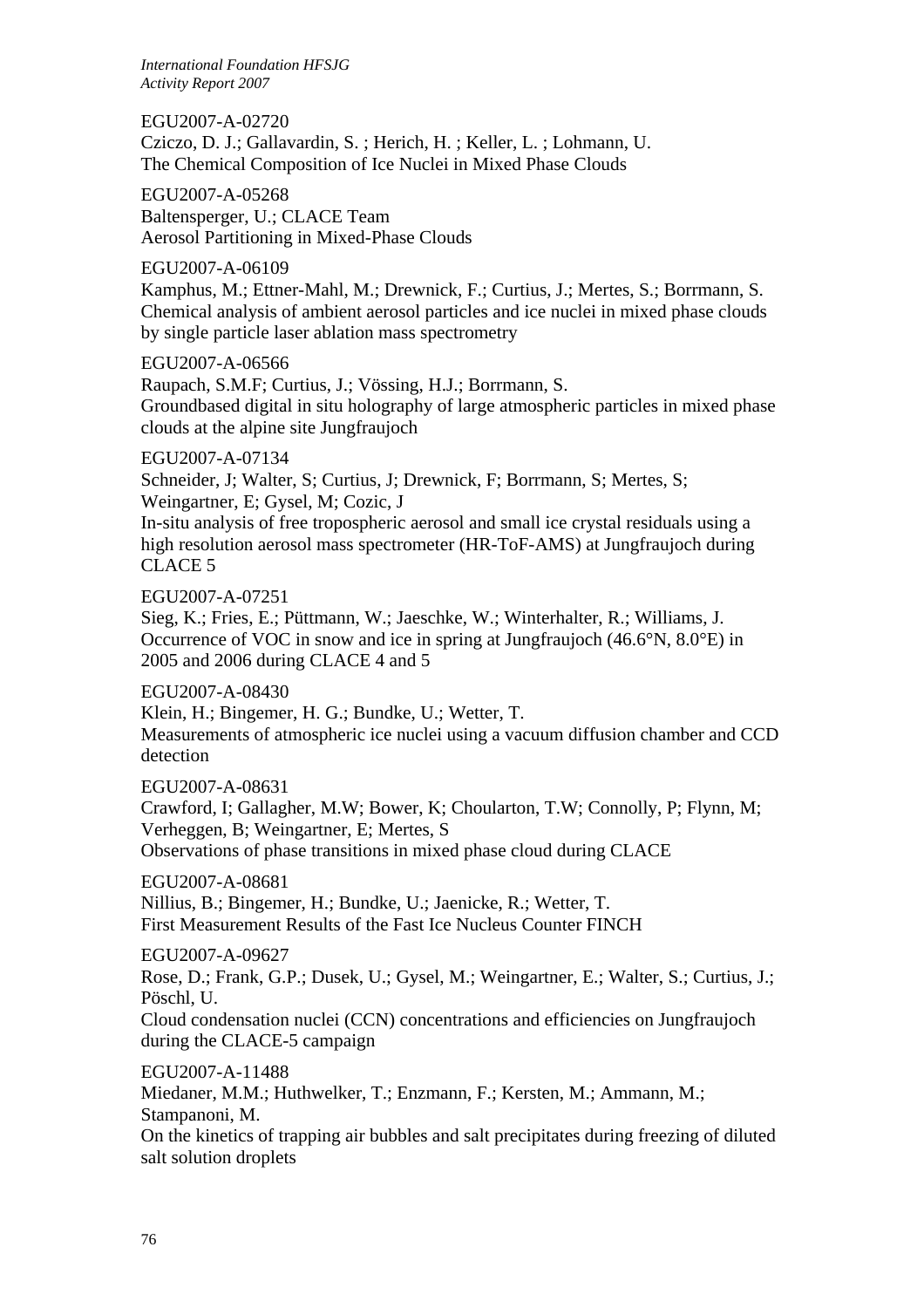Please consult the individual group reports for further details.

## **Other**

Together with Prof. Flückiger from the HFSJG, a one day visit at the Jungfraujoch of Dr. Stefan Echinger, Michael Truchseß, and Simone Bischoff, as leading officers from the Max Planck Society, as well as Prof. M.O. Andreae, director of the Max Planck Institute for Chemistry, and Mr. Kunzmann, head of the administration of the MPI-Chemistry was organized in March 2007.

Address:

Institute for Atmospheric Physics University of Mainz J.-J.-Becherweg 21 55099 Mainz Germany

Contacts:

Prof. Dr. Joachim Curtius

Now at: Institute for Atmospheric und Environmental Sciences Johann Wolfgang Goethe-University Frankfurt am Main Campus Riedberg Altenhöferallee 1 60438 Frankfurt am Main Germany phone: +49 (69) 798-40258 fax: +49 (69) 798-40252 email: curtius@iau.uni-frankfurt.de

http://www.mpch-mainz.mpg.de/%7Eschneid/CLACE6/index.ht http://www.sfb641.uni-frankfurt.de/index.html